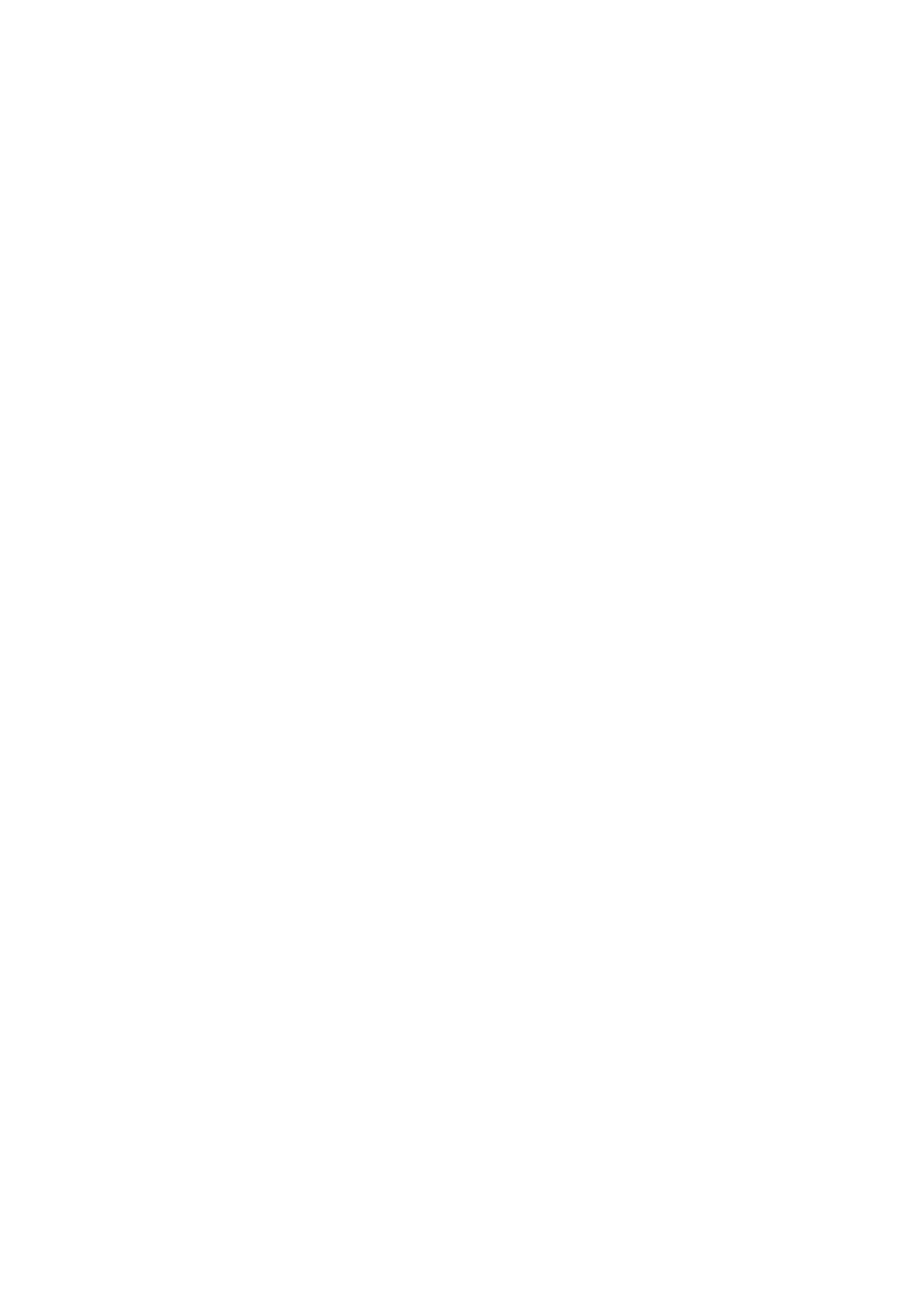## **Table of contents**

| Question paper 1 - The design and objectives of the parole system4                    |  |
|---------------------------------------------------------------------------------------|--|
|                                                                                       |  |
|                                                                                       |  |
| Question paper 2 – Membership of the State Parole Authority and the Serious Offenders |  |
|                                                                                       |  |
|                                                                                       |  |
|                                                                                       |  |
|                                                                                       |  |
|                                                                                       |  |
|                                                                                       |  |
|                                                                                       |  |
| Question 3.6: Planning for parole and assistance with parole readiness 11             |  |
|                                                                                       |  |
|                                                                                       |  |
|                                                                                       |  |
|                                                                                       |  |
|                                                                                       |  |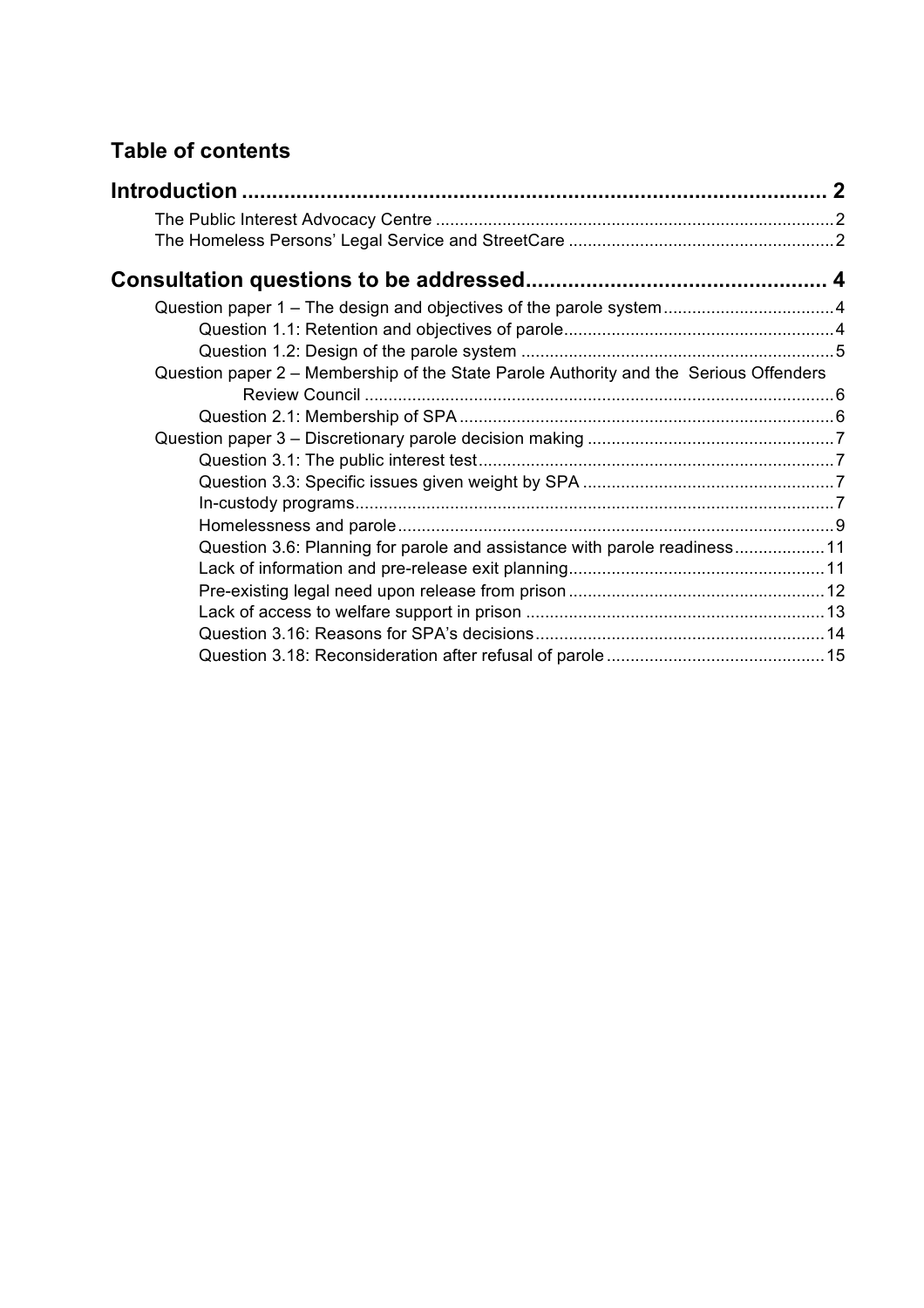## **Introduction**

### **The Public Interest Advocacy Centre**

The Public Interest Advocacy Centre (PIAC) is an independent, non-profit law and policy organisation that works for a fair, just and democratic society, empowering citizens, consumers and communities by taking strategic action on public interest issues.

PIAC identifies public interest issues and, where possible and appropriate, works co-operatively with other organisations to advocate for individuals and groups affected. PIAC seeks to:

- expose and redress unjust or unsafe practices, deficient laws or policies;
- promote accountable, transparent and responsive government;
- encourage, influence and inform public debate on issues affecting legal and democratic rights; and
- promote the development of law that reflects the public interest;
- develop and assist community organisations with a public interest focus to pursue the interests of the communities they represent;
- develop models to respond to unmet legal need; and
- maintain an effective and sustainable organisation.

Established in July 1982 as an initiative of the (then) Law Foundation of New South Wales, with support from the NSW Legal Aid Commission, PIAC was the first, and remains the only broadly based public interest legal centre in Australia. Financial support for PIAC comes primarily from the NSW Public Purpose Fund and the Commonwealth and State Community Legal Services Program. PIAC also receives funding from Trade and Investment, Regional Infrastructure and Services NSW for its work on energy and water, and from Allens for its Indigenous Justice Program. PIAC also generates income from project and case grants, seminars, consultancy fees, donations and recovery of costs in legal actions.

### **The Homeless Persons' Legal Service and StreetCare**

The Homeless Persons' Legal Service (HPLS) is a joint initiative of PIAC and the Public Interest Law Clearing House (PILCH) NSW. HPLS provides free legal advice and ongoing representation to people who are homeless or at risk of homelessness. It operates ten clinics on a roster basis at welfare agencies in the greater Sydney area. These agencies provide direct services, such as food and accommodation, to people in housing crisis. The clinics are co-ordinated by HPLS and staffed by lawyers from PILCH members acting pro bono. Since 2004, HPLS has provided free legal advice and representation to almost 8,000 people who are homeless or at risk of homelessness. During 2012-13, HPLS assisted 1,354 clients.

Since 2008, PIAC has employed an HPLS Solicitor Advocate to provide legal representation for people who are homeless and charged with relatively minor criminal offences. The role was developed to overcome some of the barriers homeless people face accessing criminal advice and representation, including: a lack of knowledge regarding how to navigate the legal system; rushed appointments leaving little time to obtain instructions; and, lack of capacity to address multiple and complex interrelated legal and non-legal problems.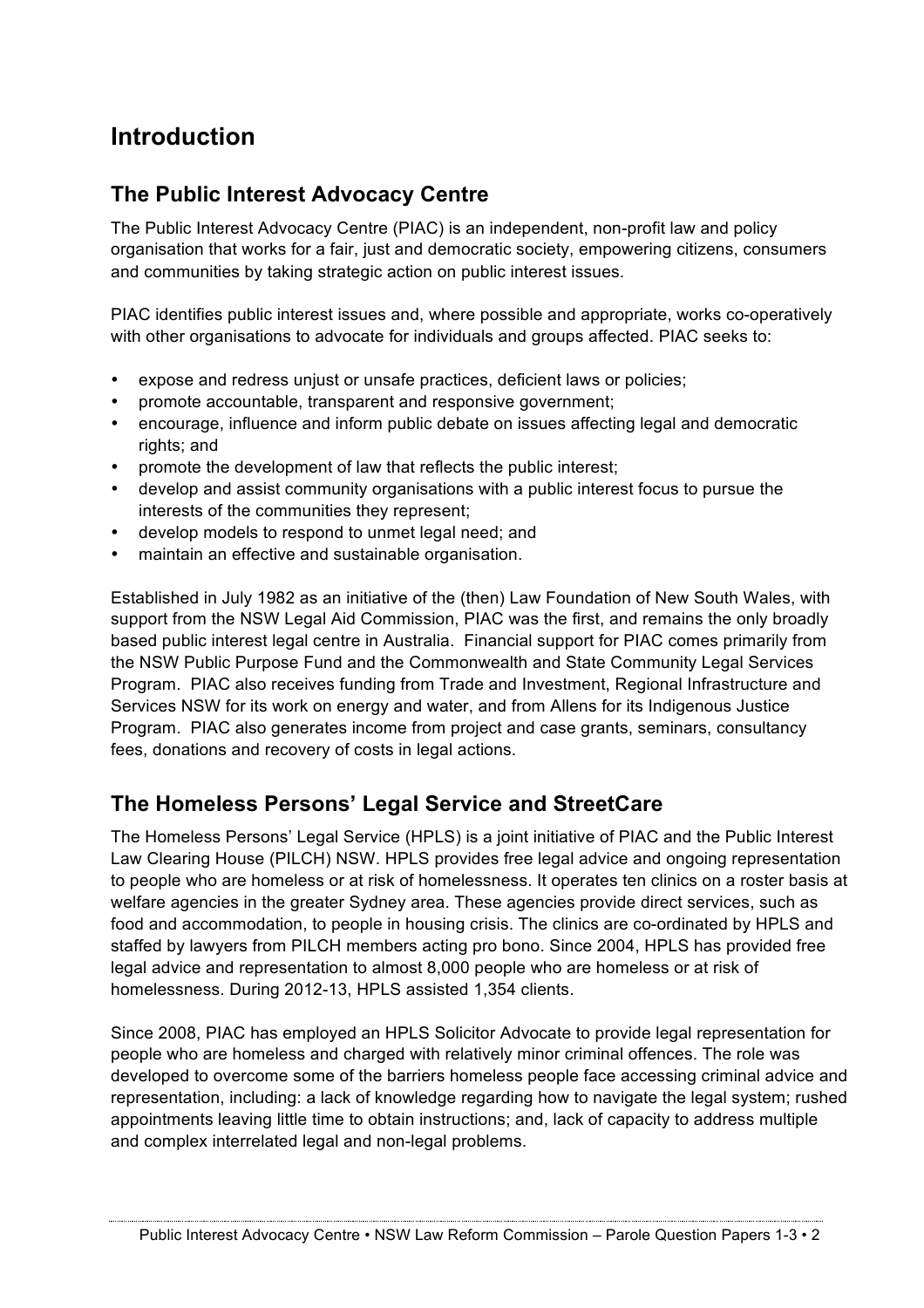Since commencing in 2008, the HPLS Solicitor Advocate has provided court representation to 362 individual clients in 554 matters. From January 2010 to December 2012, the HPLS Solicitor Advocate provided court representation to 241 individual clients facing criminal charges. Of these:

- 48 per cent disclosed that they had a mental illness;
- 63 per cent disclosed that they had drug or alcohol dependency;
- 41 per cent disclosed that they had both a mental illness and drug/alcohol dependency;
- 72 per cent had either a mental illness or drug/alcohol dependency;
- 46 per cent disclosed that they have previously been in prison.

HPLS believes that the active involvement of those who are or have been homeless leads to the development of more effective public policy in response to issues facing homeless people, as well as assisting in the empowerment of participants. HPLS also recognises the fundamental right of people to 'take part in the conduct of public affairs', as enshrined in Article 25 of the *International Covenant on Civil and Political Rights* (ICCPR).<sup>1</sup>

HPLS seeks the views of homeless people through its homeless consumer advisory committee, StreetCare. StreetCare is made up of nine people who have recent experience of homelessness. The members reflect the diversity of homelessness in NSW, and include men, women, transgender people, young people, and representatives from inner Sydney, outer suburbs and rural and regional areas. StreetCare also provides a mechanism for HPLS to engage actively with other people who are homeless or at risk of homelessness, to facilitate their input into public policy and law reform initiatives.

In November 2011, PIAC decided to undertake a consultation project with homeless people who had recently exited the prison system. The project had two principal aims:

- 1. To identify the experiences of homeless people who have recently been released from prison; and
- 2. To identify the difficulties faced by generalist homeless services and agencies which assist homeless people in relation to providing services to homeless people recently released from prison, as perceived by consumers and agency employees.

One of the unique aspects of this project was the involvement of StreetCare in the design and implementation of this consultation project. During 2012, with support from the HPLS Senior Policy Officer, StreetCare members were involved in conducting 24 of the 26 interviews with homeless people in this project.

The project's report, *Beyond the Prison Gates – The experiences of people recently released*  from prison into homelessness and housing crisis,<sup>2</sup> was released in August 2013. A copy of the report accompanies this submission. That report provides the evidentiary basis for much of the content of this submission.

Public Interest Advocacy Centre • NSW Law Reform Commission – Parole Question Papers 1-3 • 3

 <sup>1</sup> *International Covenant on Civil and Political Rights*, opened for signature 16 December 1966, 999 UNTS 171 (entered into force 23 March 1976) ratified by Australia on 13 August 1980 (entered into force for Australia on 13 November 1980, except article 41, which entered into force for Australia on 28 January 1993). The full text of the

ICCPR is available at: <http://www2.ohchr.org/english/law/ccpr.htm>.<br>2 Schetzer, Louis and StreetCare (2013), *Beyond the Prison Gates – The experiences of people recently released from prison into homelessness and housing crisis*, Public Interest Advocacy Centre, 2013.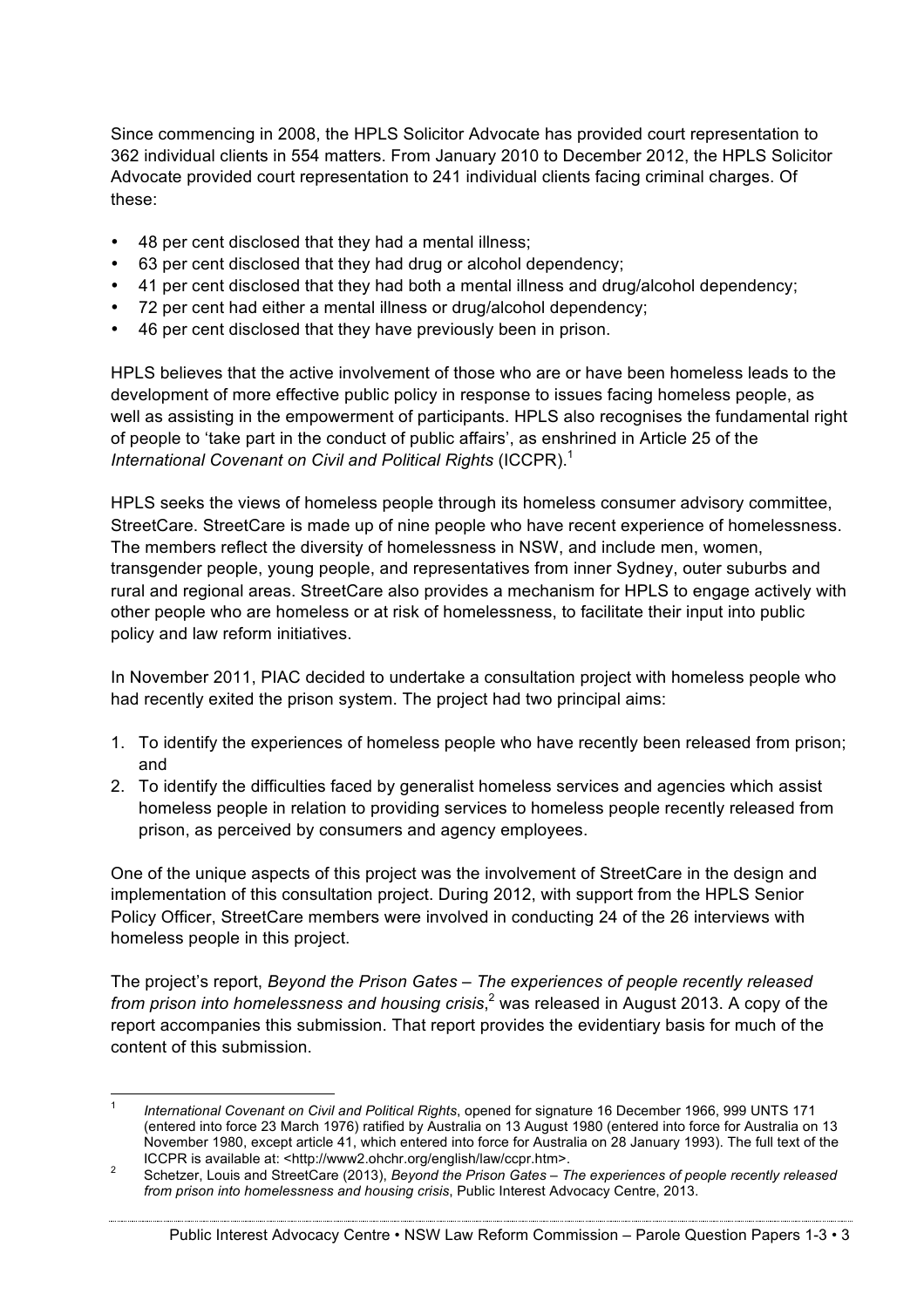## **Consultation questions to be addressed**

PIAC welcomes the opportunity to comment on the NSW Law Reform Commission Parole Question Papers 1-3. This submission is informed by the information obtained through the 2012 consultations with homeless people who had recently exited prison into housing crisis or homelessness, as reported in the consultation report *Beyond the Prison Gates*. This submission will address the following questions from each of the three Question papers:

#### **Question paper 1 – The design and objectives of the parole system**

| Question 1.1: | Retention and objectives of parole |
|---------------|------------------------------------|
| Question 1.2: | Design of the parole system        |

#### **Question paper 2 – Membership of the State Parole Authority and the Serious Offenders Review Council**

Question 2.1: Membership of the State Parole Authority (SPA)

#### **Question paper 3 – Discretionary parole decision making**

| Question 3.1:  | The public interest test                                 |
|----------------|----------------------------------------------------------|
| Question 3.3:  | Specific issues given weight by the SPA                  |
| Question 3.6:  | Planning for parole and assistance with parole readiness |
| Question 3.16: | Reasons for SPA's decisions                              |
| Question 3.18: | Reconsideration after refusal of parole                  |

## **Question paper 1 – The design and objectives of the parole system**

#### **Question 1.1: Retention and objectives of parole**

(1) Should parole be retained?

(2) If retained, what should be the objectives of the parole system in NSW?

(3) Should there be an explicit statement of the objectives or purposes of parole in the *Crimes (Administration of Sentences) Act 1999* (NSW)?

PIAC strongly supports the retention of parole as a mechanism for the conditional release of an offender from prison to serve the remainder of their sentence in the community under appropriate and adequate supervision and with appropriate supports to facilitate her/his transition back into the community.

PIAC submits that the primary objective of the parole system is to promote community safety by supervising the release and integration of prisoners into the community, thereby minimising their risk of reoffending while on parole and after sentence completion. In order to achieve this objective, it is necessary that an offender released on parole is able to access necessary support services and stable accommodation, in order to facilitate her/his transition back into the community.

In addition to this primary objective, there are a number of secondary objectives for the NSW parole system, including:

Public Interest Advocacy Centre • NSW Law Reform Commission – Parole Question Papers 1-3 • 4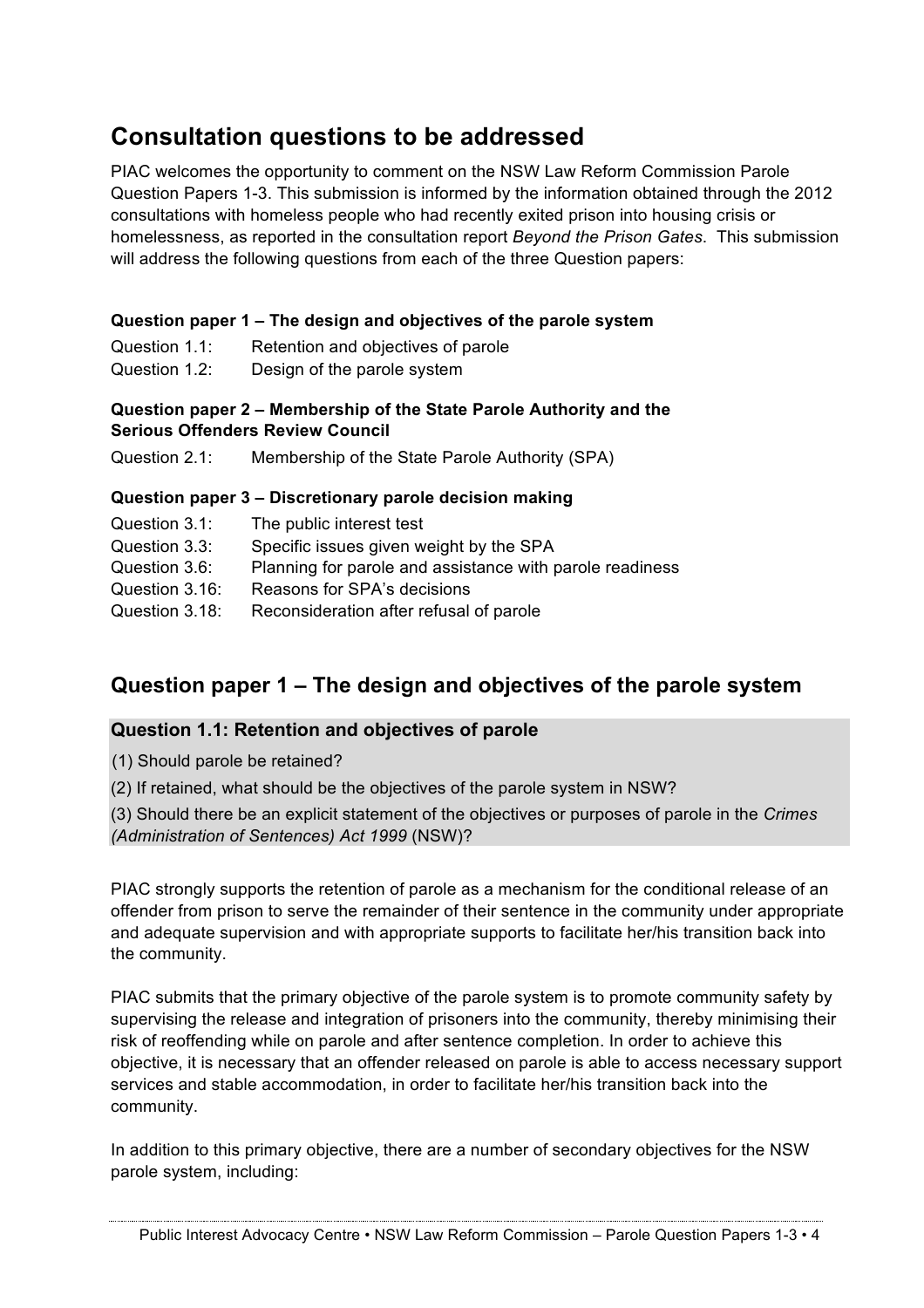- Providing an incentive for prisoners to address their offending behaviour while serving their sentence;
- Providing an incentive for prisoners to take constructive action by participating in prisonbased activities that will improve the chances of release at the earliest eligibility date (assuming that such programs and activities are available and appropriately resourced in all NSW prisons); and
- Reducing the costs of imprisonment and reducing overcrowding in prisons.

It is submitted that an explicit statement of the objectives or purposes of parole should be included in the *Crimes (Administration of Sentences) Act 1999* (NSW), as this will facilitate greater community understanding about the nature of parole and its various purposes and objectives.

#### **Question 1.2: Design of the parole system**

(3) Does there need to be a mechanism to ensure supervised reintegration support for offenders serving short sentences? What should such a mechanism be?

PIAC submits that there are insufficient supports available for individuals released from prison after short sentences, or from remand, where there is no supervised parole arrangement. Moreover, the lack of reintegration support for those people released from prison after short sentences without parole leaves them vulnerable to homelessness and reoffending.

Responses to the *Beyond the Prison Gates* consultations, involving individuals who had recently been released from prison into situations of housing crisis or homelessness, suggest that there is a lack of accommodation options and suitable support services and agencies for those people who exit prison from remand or those who are not on parole. Nine of the 26 participants interviewed indicated that they 'slept rough' or were 'on the streets' the first night after being released from prison. Each of these nine participants who slept rough had been released after a short prison sentence (less than 12 months) or remand.<sup>3</sup>

I just got out of prison three weeks ago so... I was on the street for about a week. Then I rang up the homeless people and they sent me here. I wasn't quite happy being on the street, no...

Basically when I first came out the last time I was on the street, yes. I had to spend two weeks sleeping rough, so I did until there was a bed available, and then when the bed became available, I snapped it up.

I've been sleeping in the belly of frigging Moreton Bay fig trees and stuff, fending off possums and rats in the middle of the night. Because I've just got nowhere to go…**<sup>4</sup>**

In addition, several consultation participants commented on the lack of suitable support services and agencies for people exiting prison who are not on parole, or who exit prison from remand.<sup>5</sup>

<sup>3</sup> Ibid, 33 <sup>4</sup> Ibid. <sup>5</sup> Ibid, 44.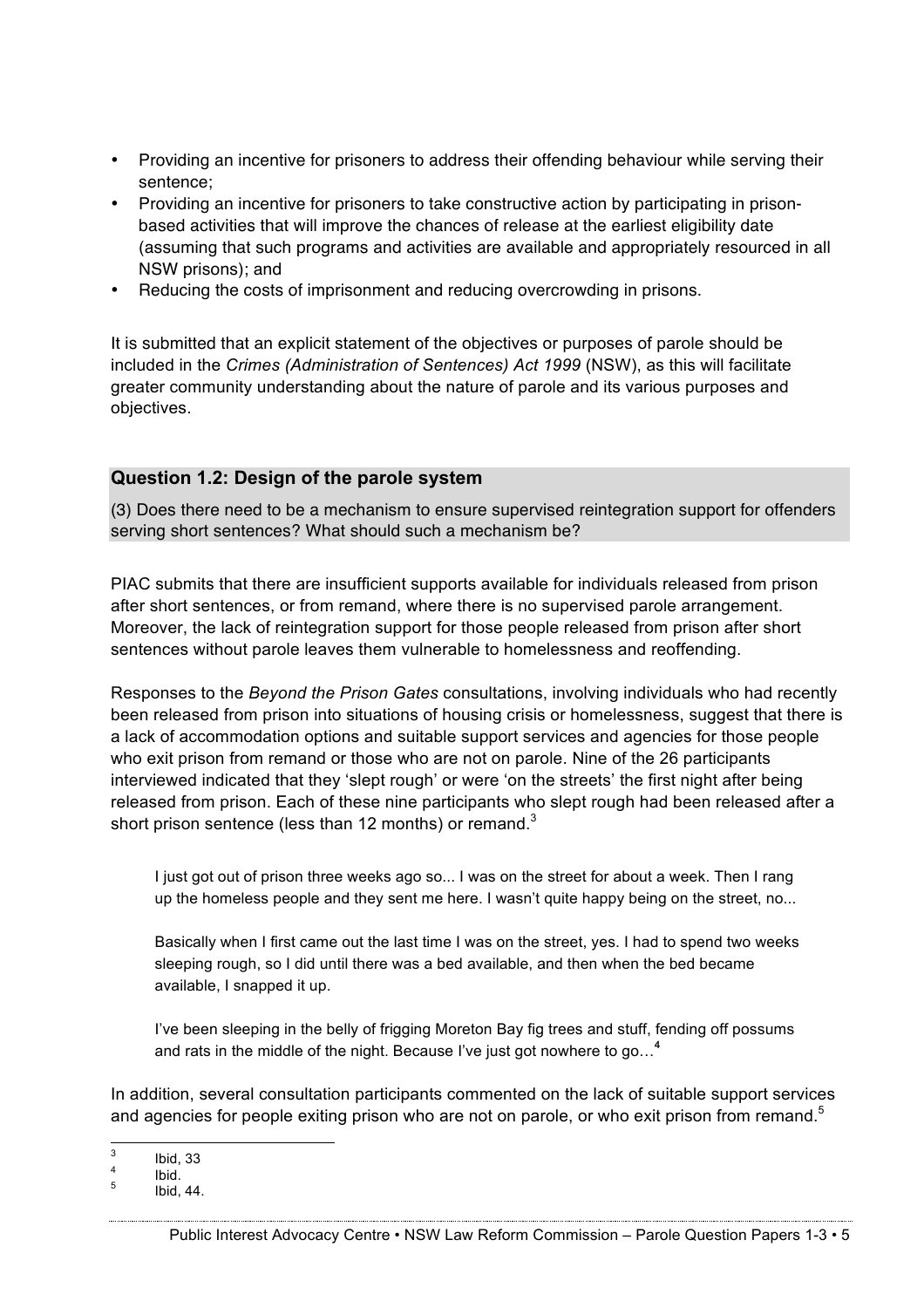PIAC submits that additional resources need to be devoted to accommodation and support services for individuals released from prison following short sentences, and for individuals released who are not on parole. However, PIAC does not support a system of formalised supervision for individuals released from custody after serving a short sentence, if the period of supervision extends beyond the nominated end date of the head sentence. PIAC is concerned that such a supervision system places an individual at risk of further incarceration or penalty if they fail to adhere to the terms of their supervision, even if the period of their original sentence has finished.

PIAC submits that the real issue is the lack of community accommodation and support services for people released from prison, after completing a short sentence. The limited services available are usually prioritised for those offenders released on parole and subject to parole supervision arrangements.

Accordingly, PIAC submits that the most appropriate and effective strategy to reduce the likelihood of reoffending for individuals released from prison after completing a short sentence, is to invest in transitional accommodation and support services for this particular group within our community.

## **Question paper 2 – Membership of the State Parole Authority and the Serious Offenders Review Council**

#### **Question 2.1: Membership of SPA**

(1) Does the balance of members on SPA or SPA's divisions need to be changed in any way?

(2) How can the selection and performance of SPA's community members be improved?

(3) Should SPA's community members be representing the community at large or be representing specific areas of expertise?

PIAC strongly supports maintaining provision for at least ten community members on the SPA. PIAC also supports the SPA guiding principles for developing a membership that embraces diversity and is reflective of the community. PIAC submits that the SPA's guiding principles should be more strongly expressed to state that 'membership of the SPA must be reflective of community diversity'.

PIAC also submits that specific criteria should be developed to guide the development of diverse membership of the SPA, including minimum representation for:

- Women;
- People who identify as Aboriginal or Torres Strait Islander;
- People from a culturally or linguistically diverse background;
- People who identify as gay, lesbian, bisexual, transgender, intersex;
- People who work with people with mental illness;
- People who work with people with disabilities;
- People who work with homeless people.

In addition, in order appropriately resource community members of the SPA, it is essential that a comprehensive program of professional development is available for all community members,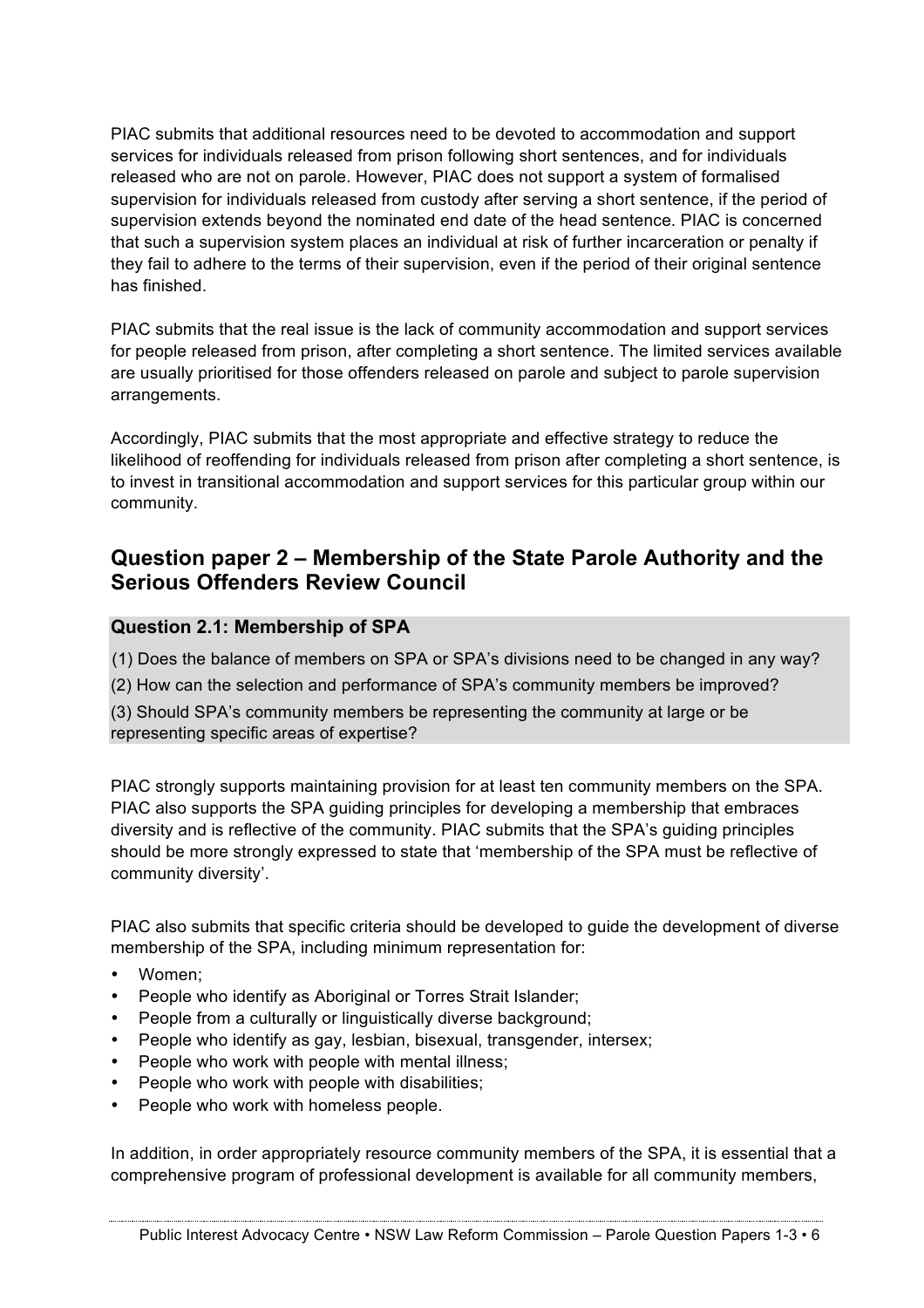including training in relevant legislation, SPA Operating Guidelines and recent developments in sentencing. In addition, ongoing training and professional development should be available for all community members.

## **Question paper 3 – Discretionary parole decision making**

#### **Question 3.1: The public interest test**

Should the current public interest test in s 135(1) of the CAS Act be retained, or does the Queensland test, or something similar, better capture the key focus of the parole decision?

PIAC submits that the current public interest test in s 135(1) of the CAS Act should be retained. The issues to be considered when assessing the public interest are outlined in s 135(2) and indicate that decisions are to balance the issues of community safety, public confidence in the administration of justice, the nature and circumstances of the offence and the offender's criminal history, and the prospect of the offender satisfactorily reintegrating into the community without risk of reoffending. It is submitted that this test of 'public interest' incorporates the essential ingredients for consideration of parole in a balanced manner, while still giving priority to the issue of safety of the community.

PIAC does not support the Queensland test for parole, namely that the highest priority is the safety of the community. While such a test still requires a balancing of considerations of whether there is an unacceptable risk to the community if the offender is released, or whether the risk to the community would be greater if the offender does not spend time on supervised parole, it is submitted that by emphasising this particular aspect, insufficient attention will be given to the other issues that are highly relevant in terms of assessing the public interest of whether to grant or refuse parole. Moreover, the prospect of the offender satisfactorily reintegrating into the community without risk of reoffending is significant in terms of community safety, yet is deprioritised under the Queensland test for parole.

#### **Question 3.3: Specific issues given weight by SPA**

(1) Should any changes be made to the way SPA takes completion of in-custody programs into account when making the parole decision? If so, how?

(3) Should any changes be made to the way SPA takes homelessness or lack of suitable accommodation into account when making the parole decision? If so, how?

#### **In-custody programs**

While participation in an in-custody program is a relevant issue for the SPA to consider when determining the question whether to grant or refuse parole, PIAC submits that failure to participate in or complete such a program should not automatically result in a refusal of parole, given that there are problems with the availability of such programs, particularly for prisoners on shorter sentences.

Participants in the *Beyond the Prison Gates* consultations reported that there was not sufficient access to training courses or in-custody programs. Some indicated frustration at only being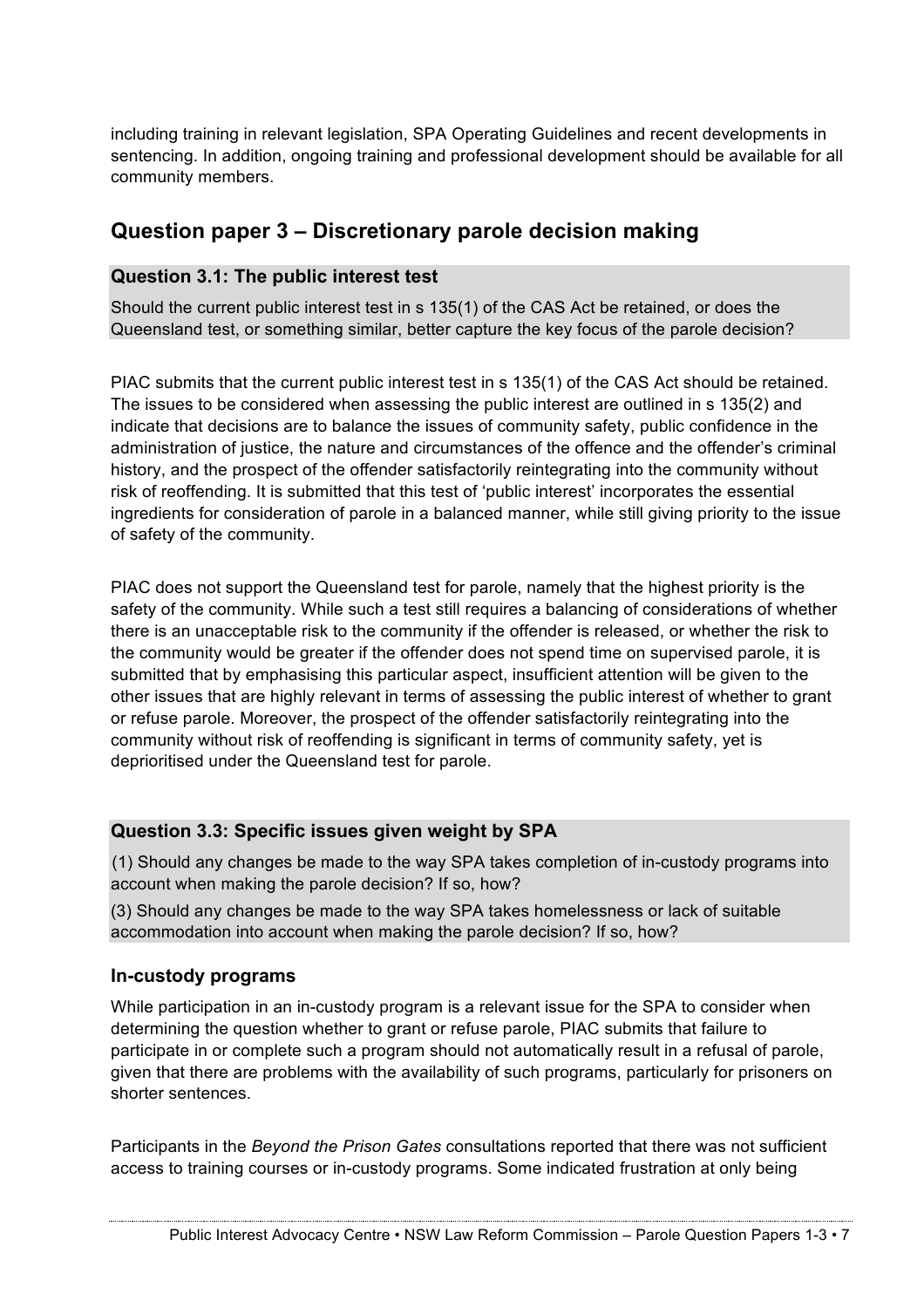offered basic courses or programs. Criticisms included not being able to access courses when serving a short sentence, and starting a course only to be reclassified and sent to another prison where the same course was not available.<sup>6</sup>

Some jails it's very hard to get into a course and most of them they will only fund it for basic literacy and basic IT... I spent two and a half years in jail the first time. I could have finished a degree in that time and I couldn't even get started on it because of the turnover and because you're going to get sent to this jail and this jail they don't want to start people off, start helping them and then a week later they are gone or the person doesn't want to do it. It's very hard. If you were a lifer you will get to do it. Otherwise don't even bother.

Sometimes you go to a jail and you get that comfortable you're doing a course and then next minute it gets hitched you know what I mean. So, really you've got to be stable in a jail where they do run courses because not many jails do run courses.

They usually generally don't do much with you when you're only short term.

There's not that many courses in jail you'd be able to do… like I done nothing in New South Wales because they wouldn't offer me nothing because of me time. **7**

Several participants stated that they would have benefited from being able to attend courses and workshops which addressed offending behaviour, as well as provided basic information about living skills, how to set up a home, how to budget, how to access essential services such as housing, social security and how to adjust to life in the community.<sup>8</sup>

Well I think even more programs in jail I think. Not programs but mini skill things... like living skills.

Run courses for blokes so they can get out and adapt outside... just trying to adapt outside so you communicate with other people.**<sup>9</sup>**

One of the commonly expressed difficulties faced by consultation participants in reintegrating back into the community was the lack of basic skills and the ability to function in the community. Basic living skills – such as how to shop, how to cook, how to budget, how to find accommodation, how to set up a home, how to think for oneself, and how to navigate crowded places – were all identified as major challenges for someone who has been released from the controlled prison environment.<sup>10</sup>

Some people come out, three years in jail this poor bugger is dysfunctional. He doesn't know where these things are. For three years he's been like a trained robot and then he comes out.

The every day simple things is what used to get me. I'd get overwhelmed with things. You come out and you're worried about this.**<sup>11</sup>**

<sup>6</sup> Ibid, 23-24. <sup>7</sup> Ibid. <sup>8</sup> Ibid, 28. <sup>9</sup> Ibid. <sup>10</sup> Ibid, 49, 51-52. <sup>11</sup> Ibid, 49.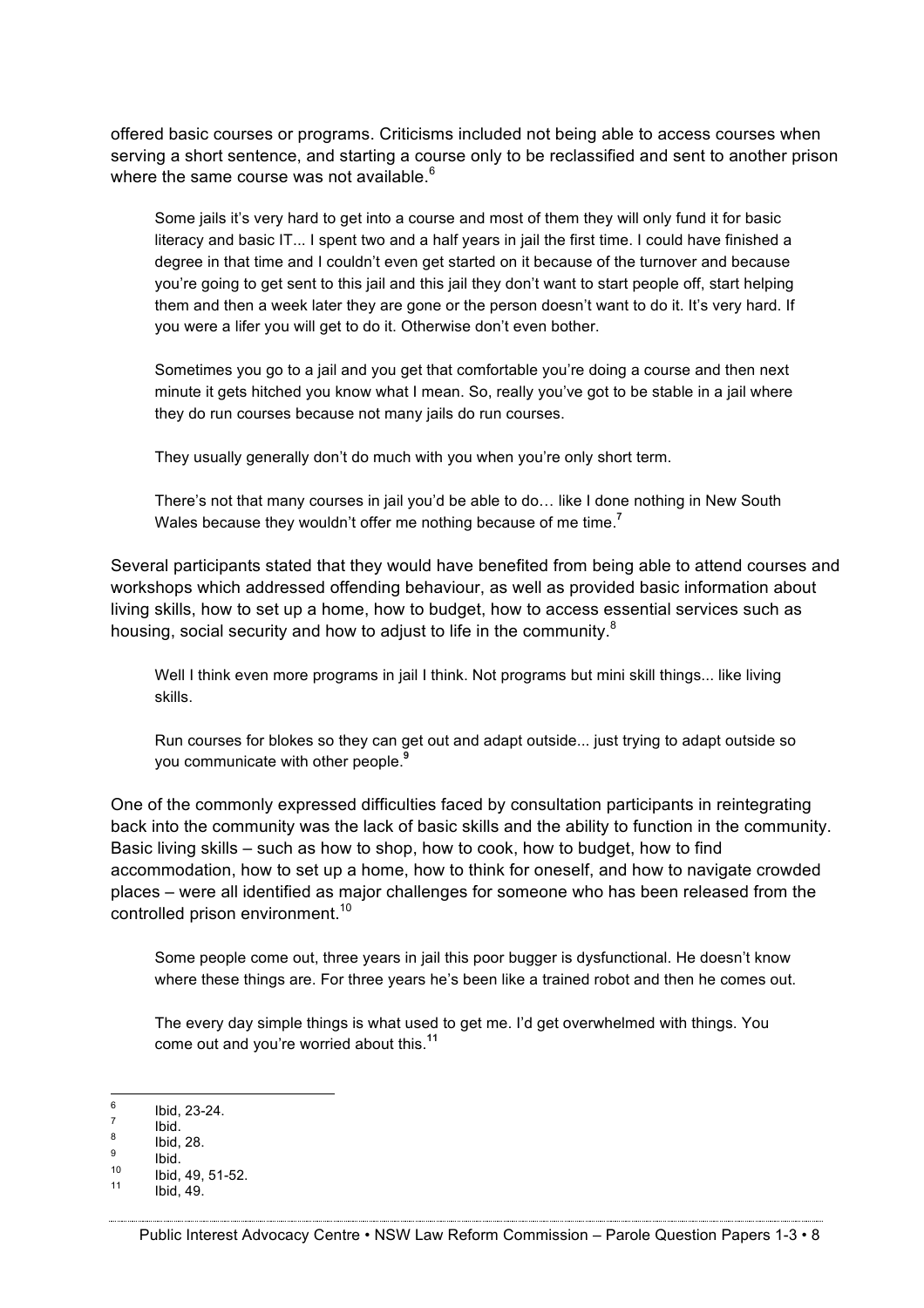While PIAC recognises the value of participation in in-custody programs as an important preparation for release, and therefore an important consideration in determining whether to grant parole, this value is undermined by the lack of availability of such programs on a consistent basis for all prisoners in NSW. Accordingly, it is submitted that substantial investment in such programs is vital if it is to form a significant part of the SPA decision-making processes in regard to whether to grant or refuse parole.

#### **Homelessness and parole**

PIAC is concerned that lack of suitable accommodation is a key factor that can cause the SPA to refuse parole, or may result in inflexible parole conditions setting up an individual released on parole for inevitable breach and return to prison. PIAC recognises that releasing parolees into situations of homelessness is not an acceptable outcome. However, it is equally unacceptable if prisoners having satisfied other key criteria in assessing the public interest of granting parole, and having addressed their offending behaviour, are denied the opportunity to reintegrate into the community solely for the reason that they are unable to access suitable accommodation and do not have appropriate family supports to accommodate them. This means that the issue can only be addressed by an investment in additional social housing and non-government/communitybased transitional accommodation.

The interaction between recent prison experience, housing crisis, homelessness, and socioeconomic disadvantage has been confirmed in several Australian studies over the last ten years.<sup>12</sup> According to Matthew Willis of the Australian Institute of Criminology and Toni Makkai of the Australian National University, people exiting prison face considerable barriers and problems in securing and maintaining accommodation. They identified a number of factors that present as barriers for ex-prisoners integrating into the wider community, including:

- discrimination and stigmatisation as offenders;
- the effects of institutionalisation;
- accumulated debt prior to and during the term of imprisonment;
- loss of tenancy or relationship breakdown while in custody;
- recidivism and repeated episodes of imprisonment;
- social isolation after exiting prison, and returning to pro-criminal associations; and
- lack of access to and eligibility for public housing.<sup>13</sup>

Participants in the *Beyond the Prison Gates* consultations reported experiencing the following difficulties in relation to trying to find accommodation when they came out of prison:

• the lack of social housing, problems with Housing NSW, and frustration negotiating processes and procedures to access social or community housing;

Public Interest Advocacy Centre • NSW Law Reform Commission – Parole Question Papers 1-3 • 9

 <sup>12</sup> For example, Willis, Matthew (2004), *Ex-Prisoners, SAAP, Housing and Homelessness in Australia, Final Report to the National SAAP Coordination and Development Committee*, Australian Institute of Criminology, May 2004; Baldry, Eileen, McDonnell, Desmond, Maplestone, Peter and Peeters, Manu (2003), *Ex-prisoners and accommodation: what bearing do different forms of housing have on social reintegration?*, Australian Housing and Urban Research Institute, AHURI Final Report No. 46, August 2003; Baldry, Eileen, Ruddock, Jackie and Taylor, Jo (2008), *Aboriginal Women with dependent children leaving prison project: needs analysis*, Homelessness NSW, University of NSW, 2008.

<sup>13</sup> Willis, Matthew and Makkai, Toni (2008), 'Ex-Prisoners and Homelessness: Some Key Issues', *PARITY*, Volume 21, Issue 9, October 2008, 6-7.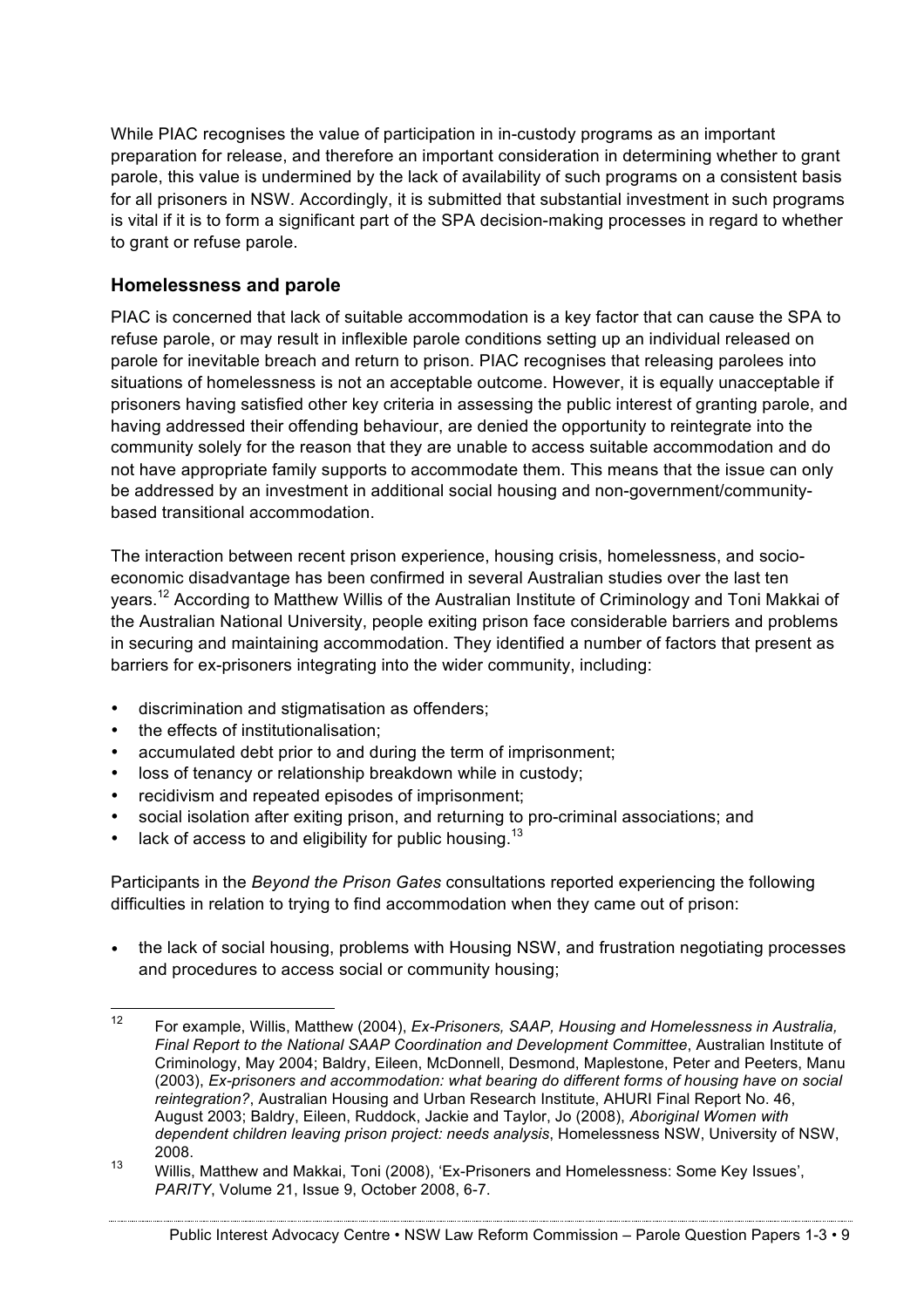- lack of availability of short-term and crisis accommodation;
- inability to afford private rental or boarding house accommodation;
- being denied accommodation on the basis of criminal record or having recently been in prison;
- the temporary nature of most accommodation options for ex-prisoners;
- not having proof of identification;
- inflexible parole conditions; and
- lack of support services, in particular for people not on parole.<sup>14</sup>

Several participants recounted difficulties when they were subject to inflexible parole conditions, either on previous occasions when they had been released from prison, or following their most recent sentence, during the period of their parole. The lack of stable accommodation presented as a barrier for getting released on parole, often forcing them into unsatisfactory accommodation options, temporary accommodation, or crisis accommodation, placing them in situations where they were at risk of re-offending. One participant indicated that during his last term of imprisonment, his preference was to complete his full sentence and not have to deal with probation and parole.<sup>15</sup>

The problem is parole won't let you out unless you've got a stable address. So it's very hard to get an address in jail, you know, if you haven't got support outside, someone trying to find it for you, or to help you or whatever. So basically you're either going to end up at a COSP or you're going to end up in a homeless shelter for support.

And parole service is a joke because everyone that gets out on parole right they're normally got to have somewhere to live before you can get granted parole. That's why the last time I said 'no I don't want parole, you can have it. I'll just do me full time.'

So they give them parole if they've got a family to go to but if they haven't got a family to go to they'll give 'em parole but they'll put 'em in a half way house and then as soon as the parole's finished you go. And they say 'Oh you've got to find yourself a place before'.  $^{16}$ 

One participant said that, in relation to a previous sentence, the fact that he had stable accommodation available through an offer of social housing from Housing NSW was not considered satisfactory for his parole conditions. Housing NSW was unwilling or unable to make an alternative offer in another location. Accordingly, his release on parole was denied.

I've been on housing lists for 30 years. I've had one offer, that was about seven or eight years ago and probation and parole had that knocked on the head. They didn't want me to be in Redfern.<sup>17</sup>

Some participants indicated that in the past they had been released on parole on the condition that they reside in a particular service that provided temporary or supported accommodation. However, when they arrived at the service, they were informed that there were no beds available, leaving them no option but to sleep rough, placing them immediately in breach of their parole accommodation conditions. For others, once the period of temporary accommodation expires,

<sup>&</sup>lt;sup>14</sup> See n 2 above, 36.<br>
<sup>15</sup> Ibid, 42-43.<br>
<sup>17</sup> Ibid. 43.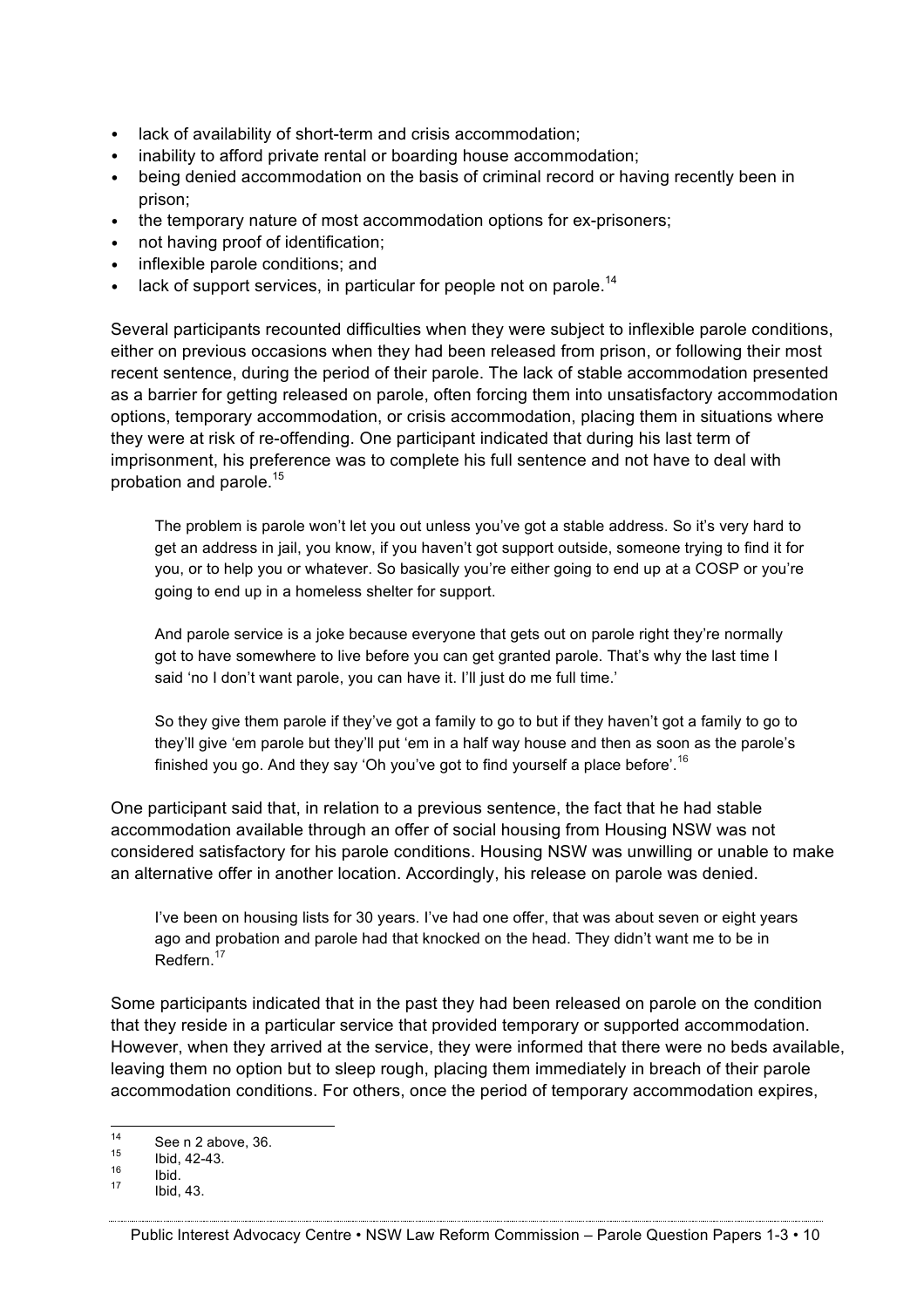unless there is suitable and approved medium-term accommodation to move to, they are also at risk of being in breach of their parole conditions.<sup>18</sup>

I came through this place through jail the last time through my probation and parole officer at Silverwater jail... they were full up when I first applied so I had to spend two weeks sleeping rough. Because I was on parole I was trying to get off the street, get into accommodation, because of my parole conditions. I didn't want to get breached.<sup>19</sup>

A dominant theme that came through the *Beyond the Prison Gate* consultations from both exprisoners and community workers was the need for more accommodation stock – ie, more supported non-government transitional accommodation for ex-prisoners, more crisis accommodation, more affordable accommodation, and more social housing. For community workers, the positive results achieved through intensive case management and post-release support relied on the person having a stable accommodation base.<sup>20</sup>

As a result of the *Beyond the Prison Gate* project, PIAC has recommended that:

- 1. The NSW Government should take immediate steps to increase the available stock of crisis, transitional and short-term accommodation options for people exiting prison.
- 2. The NSW Government should provide funding to increase the availability of community-based transitional accommodation options for people being released from prison and remand, which is administered by non-government, community organisations with expertise in providing accommodation and other supports for people exiting prison.<sup>21</sup>

#### **Question 3.6: Planning for parole and assistance with parole readiness**

What changes (if any) are needed to improve parole planning and ensure that suitable offenders can demonstrate their readiness for parole?

#### **Lack of information and pre-release exit planning**

Based on the consultations conducted as part of the *Beyond the Prison Gates* project, PIAC is concerned that that there is insufficient attention given to the needs of prisoners who are eligible for parole, in terms of providing those prisoners with adequate information in order to adequately prepare them for parole and release into the community. The consultations also suggested that there was a lack of appropriate pre-release exit planning and case management, with continuity post-release, to facilitate transition and reintegration back into the community.<sup>22</sup>

As stated above, several participants in the consultations expressed concerns about the lack of training courses and programs for prisoners to equip them and prepare them for parole, and the consequent difficulty in being released with a lack of basic skills and abilities to function in the community. In addition, several participants reported their experiences of little or no information

<sup>18</sup> Ibid. <sup>19</sup> Ibid. <sup>20</sup> Ibid, 78-79. <sup>21</sup> Public Interest Advocacy Centre (2013), Briefing Paper: *Beyond the Prison Gates – The experiences of people recently released from prison into homelessness and housing crisis*, PIAC, 2013, 6.<br><sup>22</sup> See n 2 above, 77.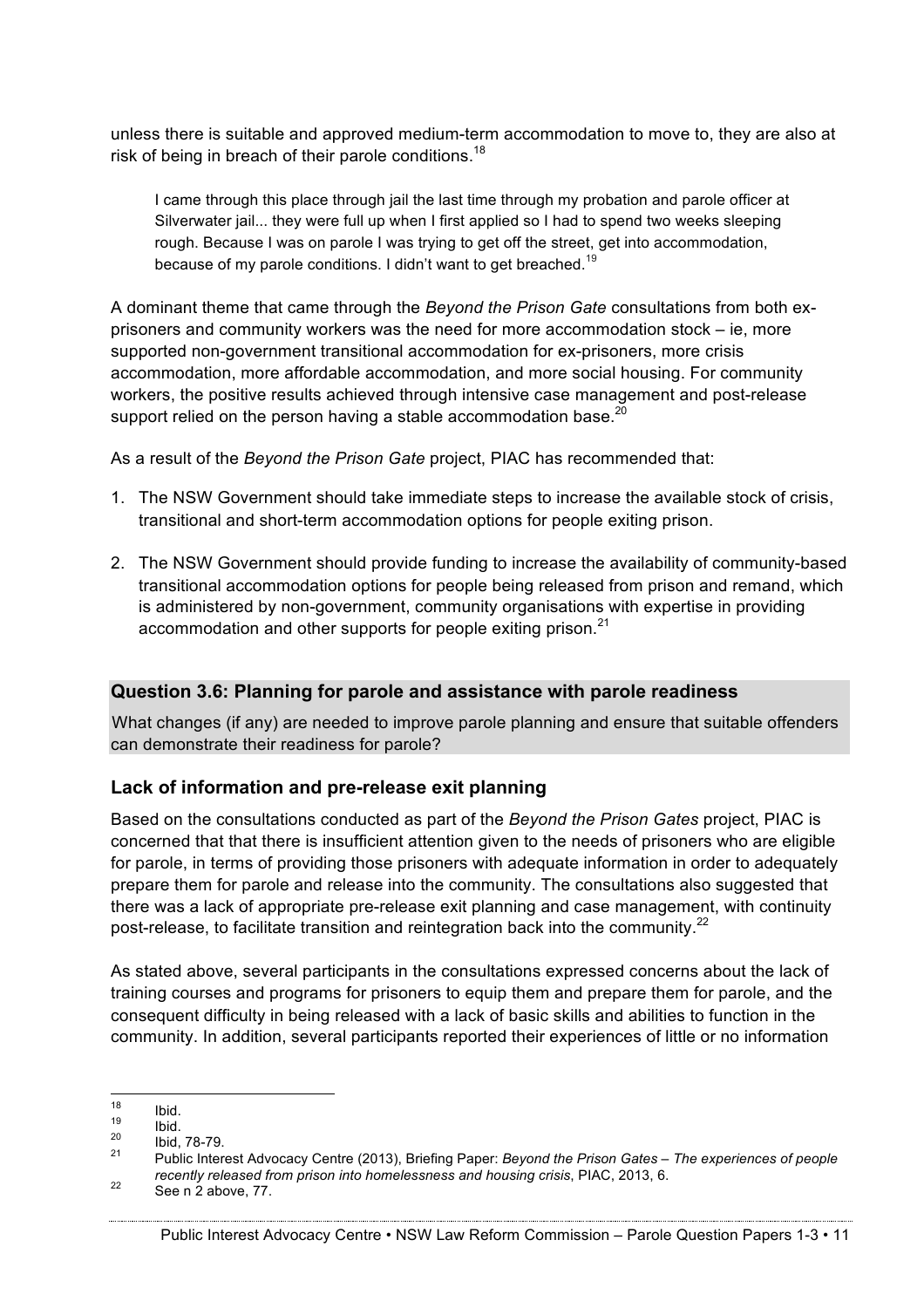being made available leading up to release, and that they had to be proactive in seeking support, assistance or information, or needing to have some prior knowledge of what's available. $^{23}$ 

No, nothing... they said, 'look your time's up here's your papers, here's your money' and walked me to the gate and they said, 'don't worry, your bed will still be there for you next time...' If they can't help us at least give us something to steer us in the right direction ... give me some options instead of just saying "no can't help you, see you later."

There is nothing for an inmate being released from jail... Your release date comes up, your money's already there, you go from your cell to the reception room, you put on your civvies you turn around and sign your release papers and then they tell you where to go and pick up your money and off you go out the gate.

Nothing. It was pretty much 'Hooroo on your way. Here's the door, sign this, get your money, piss off.'<sup>24</sup>

Readiness for parole and for release into the community can also involve a need for better access to legal advice, information and education.

#### **Pre-existing legal need upon release from prison**

In a 2008 report on the legal needs of prisoners, the Law and Justice Foundation of NSW noted that in addition to the obvious criminal law problems that prisoners face, many also face a range of other civil and family law issues, such as outstanding debt, unpaid fines, unresolved family issues, tenancy problems and issues in relation to social security payments.<sup>25</sup> These legal problems, if not adequately addressed, can reinforce and exacerbate the already entrenched economic and social disadvantage that many prisoners face, can hinder their effective and positive reintegration into the community upon release and may lead to increased rates of recidivism.

While there are some legal services available to prisoners to address these problems, many prisoners are either not aware that they have a legal problem or do not know how or when to access legal help or information.

PIAC is coordinating a pilot education project at Silverwater Women's Correctional Centre, called the Legal Literacy in Prison Project. This is a joint pilot project between PIAC, Corrective Services NSW, Women's Legal Services NSW, Wirringa Baiya Aboriginal Women's Legal Centre, Hawkesbury Nepean Community Legal Centre, and Legal Aid NSW.

The pilot project supplements existing civil legal education services provided by communitybased organisations and Legal Aid NSW, and the widely used Back on Track DVD series produced by Legal Aid which dramatises common civil law problems and the steps that can be taken to deal with them while in custody. These exist within the framework of the existing Adult Basic Education curriculum offered to prisoners in NSW Correctional Centres by Corrective Services NSW's Adult Education and Vocational Training Institute.

<sup>23</sup> Ibid, 19. <sup>24</sup> Ibid, 19-20. <sup>25</sup> Grunseit, Annie, Forrell, Suzie and McCarron, Emily (2008), *Taking Justice into Custody: the legal needs of prisoners*, Law and Justice Foundation of NSW, 2008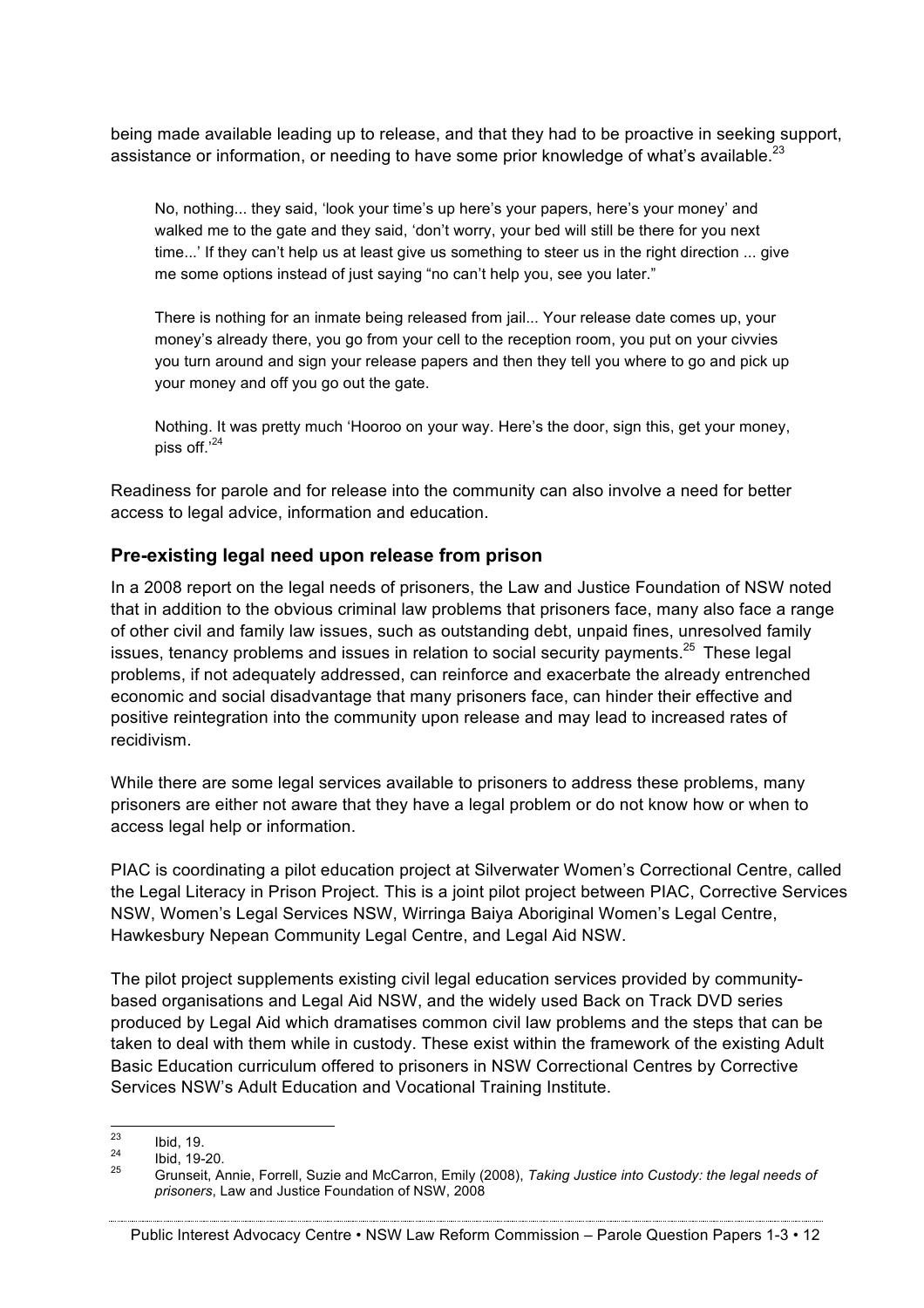The pilot project was delivered as a result of the recognition that many people in prison face difficulty in accessing legal advice and legal services. The classes aim to provide information about areas of law relevant to prisoners at the same time as enhancing general literacy and numeracy skills.

The pilot project has received excellent feedback from women in prison undertaking the classes at Silverwater Women's Correctional Centre. PIAC considers that the Legal Literacy in Prison Project provides the vital information that people in prison need to address their legal problems and in so doing, assists prisoners to address some of the issues that contribute to disadvantage and increase the likelihood of re-offending.

#### **Lack of access to welfare support in prison**

In addition, most participants in the *Beyond the Prison Gates* consultation identified problems in accessing prison welfare services for support and information, prior to release. Commonly identified problems with prison welfare services included difficulties and delays in accessing the services, lack of availability of welfare services, and perceptions of incompetence or inefficiency.26

You put in to see welfare. You don't see them for three to four weeks. By the time you see them you're released.

But every time I go in it's the same thing. I mean some days like when I put in to see welfare or someone, some days I'd be waiting three days and some days it doesn't even happen. They don't even bother to come and see you.

But the reality of it is you're getting sent from jail to jail, there's waiting lists and at the end of the day all they can really help you with is offer you homeless shelters and boarding houses.

Well it is pretty hard to get to see welfare. Like you put a form in, it takes weeks. You've basically got to tell them, like you've just got to keep persisting. $27$ 

A common theme that emerged from the consultations was the importance of pre-release exit planning for prisoners, and the need for consistent, integrated case-management for people released from prison that commences pre-release and continues post-release. In addition, the need for access to appropriate welfare support prior to release, as well as comprehensive information regarding available accommodation and support services post-release, were common suggestions for improvement from consultation participants.

Pre-release exit-planning, combined with continuous case management either conducted by nongovernment support agencies, or in close partnership with those agencies, was seen as a valuable service in terms of accessing immediate and medium-term accommodation, support services to deal with mental illness or substance abuse problems and other medical issues such as medication needs, counselling or other treatment. In addition, appropriate, pre-release case planning was seen as a basis to help secure identification upon release, providing assistance in setting up bank accounts and securing social security upon release, accessing education or job-

 $rac{26}{27}$  See n 2 above, 20-21.<br>Ibid.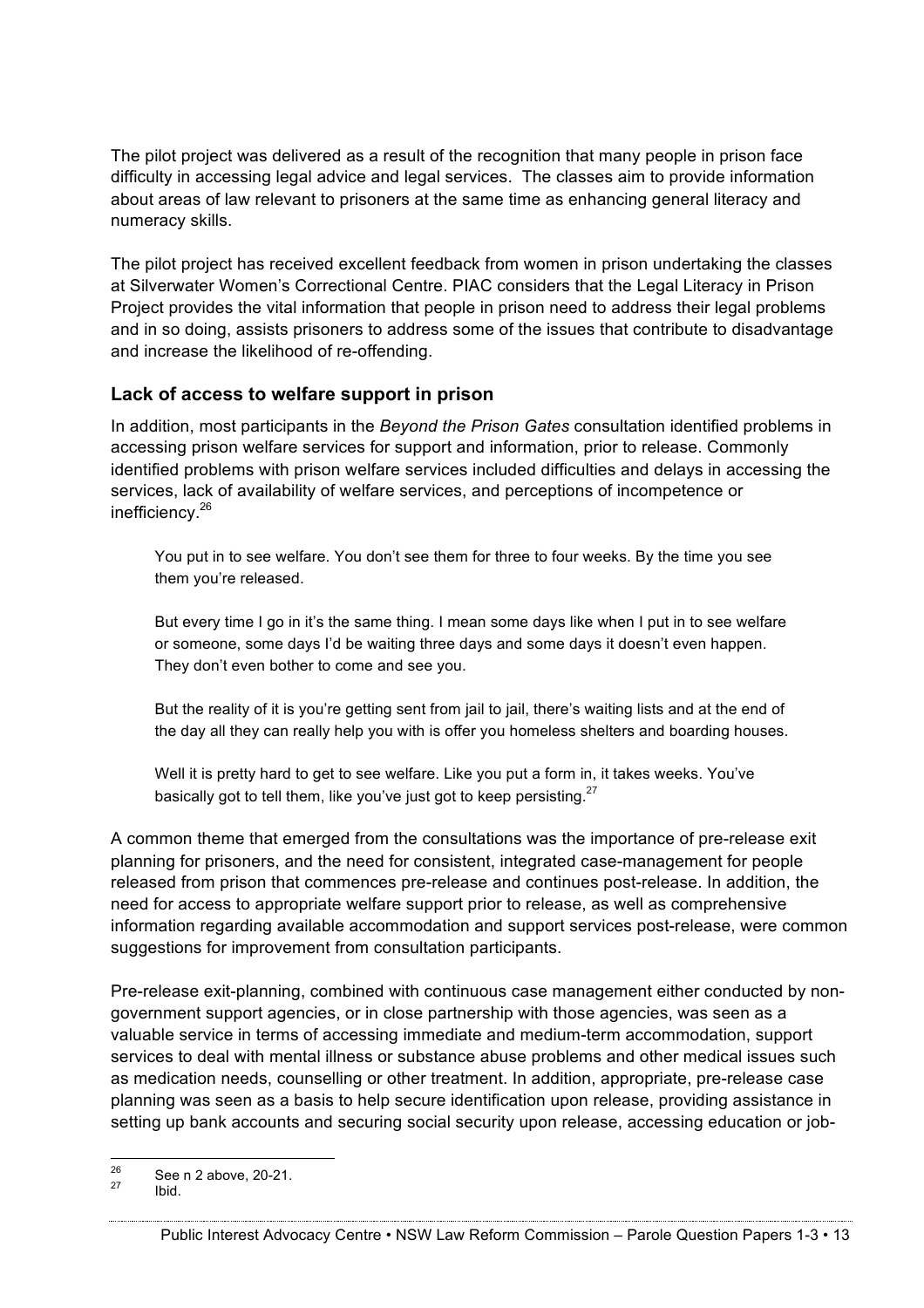training courses upon release, accessing employment services and accessing life-skills training prior to release.<sup>28</sup>

Especially blokes that have done a long time in jail. Like when I done four and a half years in jail you think at that time they will be trying to help me and get me ready, prepare me to come back out in the community, find me work and somewhere to live and that sort of stuff, but no, you get totally nothing. So they've got to set up some services to help ex-prisoners for when they get out of  $i$ ail...<sup>29</sup>

As a result of the *Beyond the Prison Gate* project, PIAC has recommended that Corrective Services NSW undertake a review of all processes and policies in respect of exit planning for prisoners to ensure that:

- 1. Prisoner release dates are identified and planned for;
- 2. Identification of prisoner post-release accommodation and support needs to facilitate appropriate exit-planning;
- 3. Appropriate early intervention support services, and crisis and transitional accommodation options for people being released from prison who do not have safe accommodation options;
- 4. Early contact with community-based support and accommodation services, to ensure continuous case management commencing prior to release, and continuing post-release; and
- 5. All released prisoners have adequate proof of identity, and that such proof of identity is not branded with Correctional Services NSW logos or information. 30

#### **Question 3.16: Reasons for SPA's decisions**

Should any changes be made to the manner or extent to which SPA provides reasons for its decisions?

PIAC submits that that the SPA should be required to record the reasons for any decision to grant or refuse parole, based on the matters it is required to take into account under s 135 of the CAS Act. In addition, it is submitted that the SPA provide a copy of these detailed reasons to the offender, and that these reasons, with appropriate de-identification, be published on the SPA website.

PIAC submits that publishing the reasons for its decisions and making them available to the offender and the broader public, will result in improved understanding of the parole system for the offender, and will instil public confidence in the parole system and enhance the perception of the SPA's independence. In particular, published reasons for decisions to refuse parole enable an offender to identify areas that need to be addressed in order to secure parole, and ultimately facilitate an offender's preparation for release into the community, and then reintegration into the community post-release.

 $\frac{28}{29}$  Ibid, 77-78.<br>  $\frac{29}{30}$  Ibid, 69.<br>
See n 21 above. 6.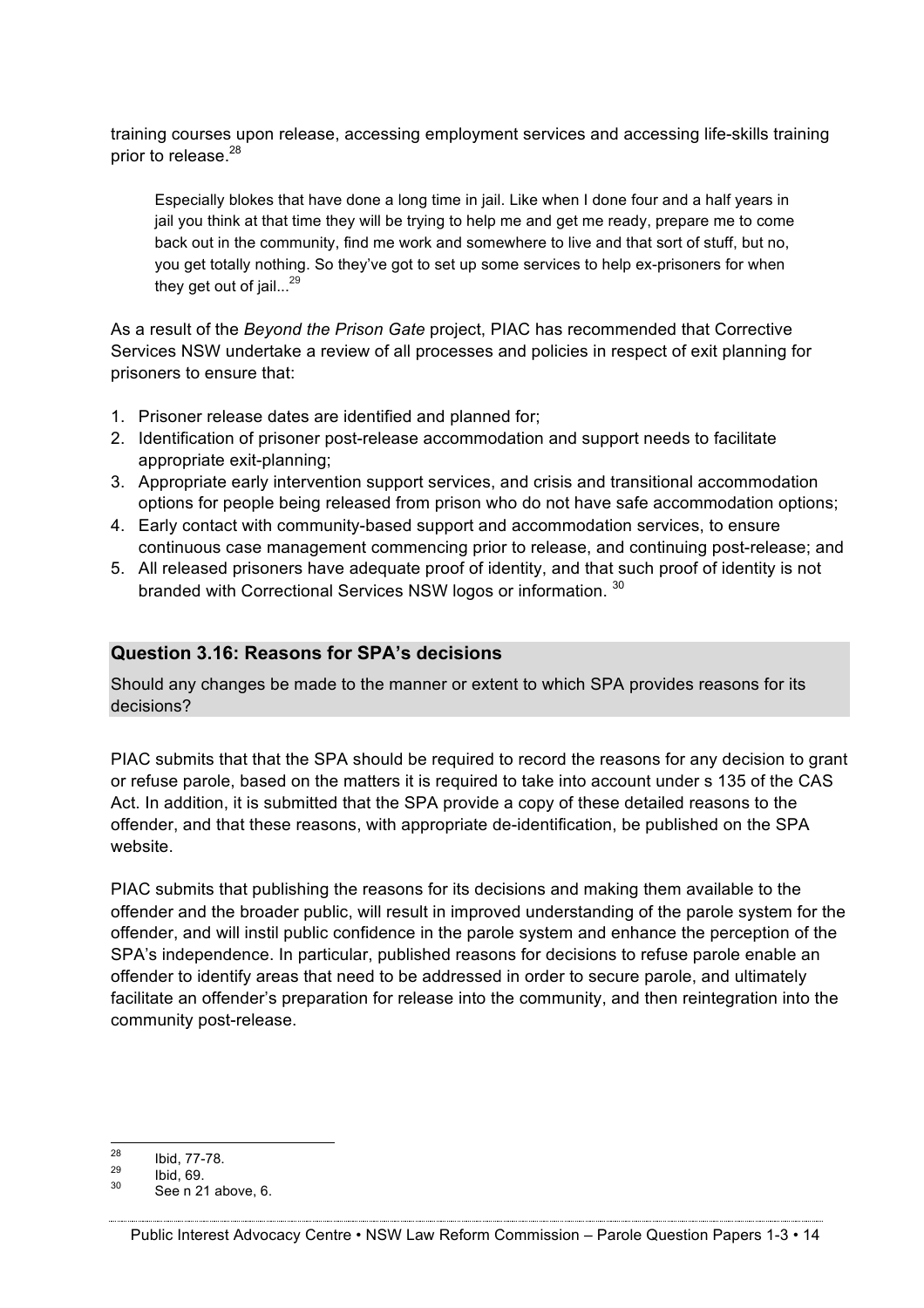#### **Question 3.18: Reconsideration after refusal of parole**

(1) Should the 12 month rule (as it applies to applications for parole after parole refusal) be changed in any way? If so, how?

PIAC submits that that the 12-month rule should be changed as it operates in a manner that can undermine some of the objectives of the parole system for offenders serving shorter sentences. PIAC agrees with comments from Legal Aid NSW and the Aboriginal Legal Service (NSW/ACT), referred to in Question paper  $3<sup>31</sup>$  that the effect of the 12-month rule is that for prisoners serving shorter sentences, there may be only one chance of being released on parole, with the associated support and supervision services that come with a parole release.

Responses to the *Beyond the Prison Gates* consultations with individuals who had recently been released from prison into situations of housing crisis or homelessness, suggest that there is a lack of support services for individuals who are released after completing their full sentence, and not on parole.<sup>32</sup>

… because you're not on parole you're not a statistic... you are finished, you're finishing they don't need you because you're not on parole. If I was on parole and out here they would have a house for me.

For people who aren't being released on parole there is nothing.

I have also heard plenty of stories of guys that have been released from a rural correctional, given a train fare to get to the city and that's it. Yeah, so there seems to be a lack of support services, planning and resources for these guys.

There is nothing set up there for where they go and especially if there are crimes and the reason they're in prison is related to their homelessness, it is just going to be a cycle and they're going to end up back in there. $33$ 

For prisoners on shorter sentences, who are refused parole, and who then have to serve their full sentence, the opportunities for reintegration into the community post-sentence become more limited, increasing the risk of re-offending, and ultimately presenting a greater risk to the community. This was the experience of several participants in the *Beyond the Prison Gates* consultations.

And it's like, I mean, I think to myself I might as well be back in jail... Well it's almost like they are setting you up to fail, right.

A bloke's suddenly let out of jail, no money, nowhere to go, no idea what to do, no home, no clothing, no accommodation, no family support, … no support. They get out and they are just dumped on the street like a piece of flotsam. What do they do? They commit a crime and go back to jail because at least they get four walls and a roof and a meal.

 $31$  NSW Law Reform Commission (2013), Parole – Question paper 3, Discretionary parole decision making, September 2013, paragraph 3.145.<br>  $\begin{array}{r} 3^2 \\ 3^3 \end{array}$  See n 2 above, 44.